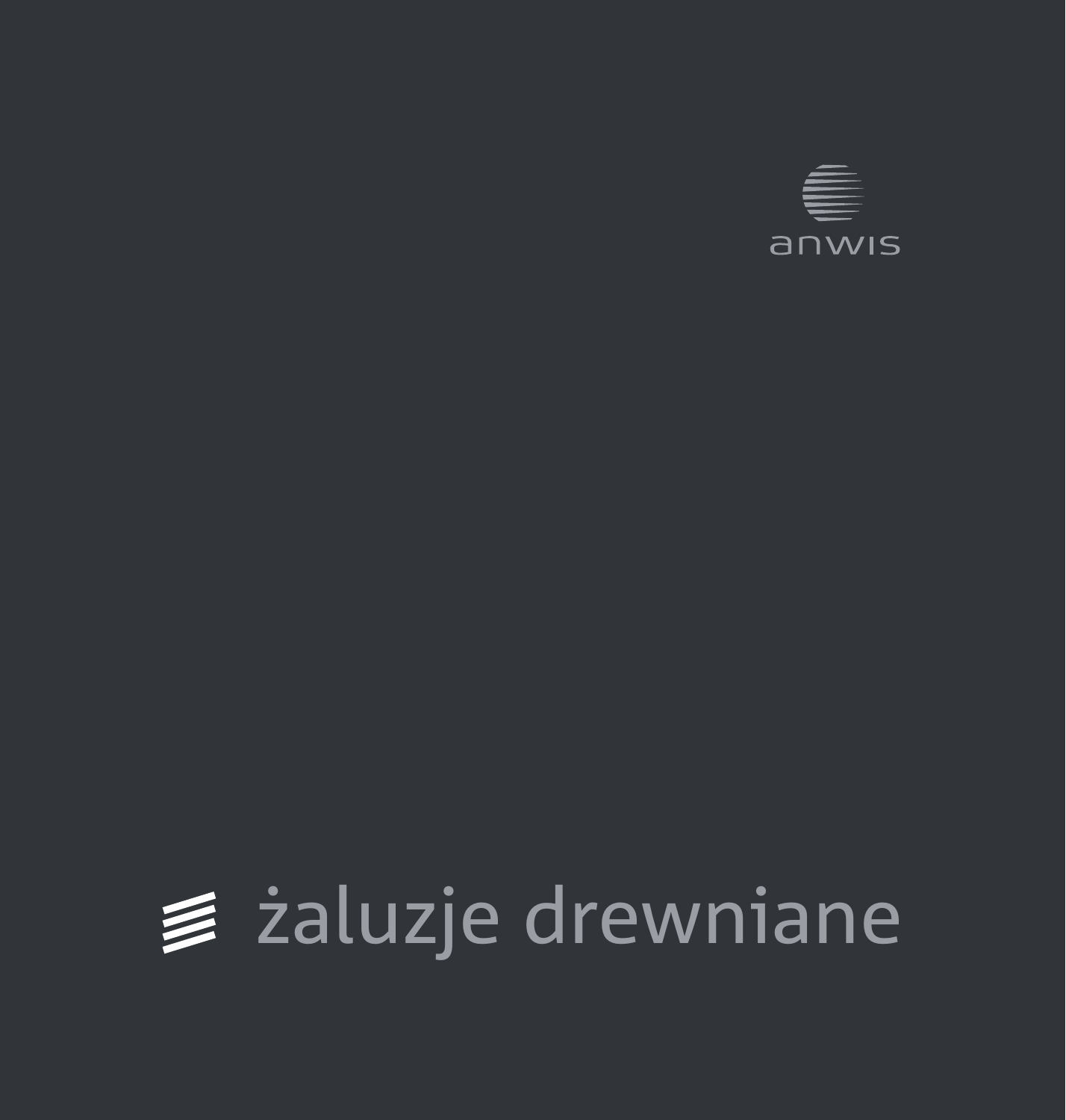# <span id="page-1-0"></span>*NATURAL 25 mm*

Faux Wood [Bamboo](#page-13-0) [70 mm](#page-11-0) 50 mm 25 mm

Bamboo

Faux Wood

70 mm

 $25$  mm

50 mm



09 25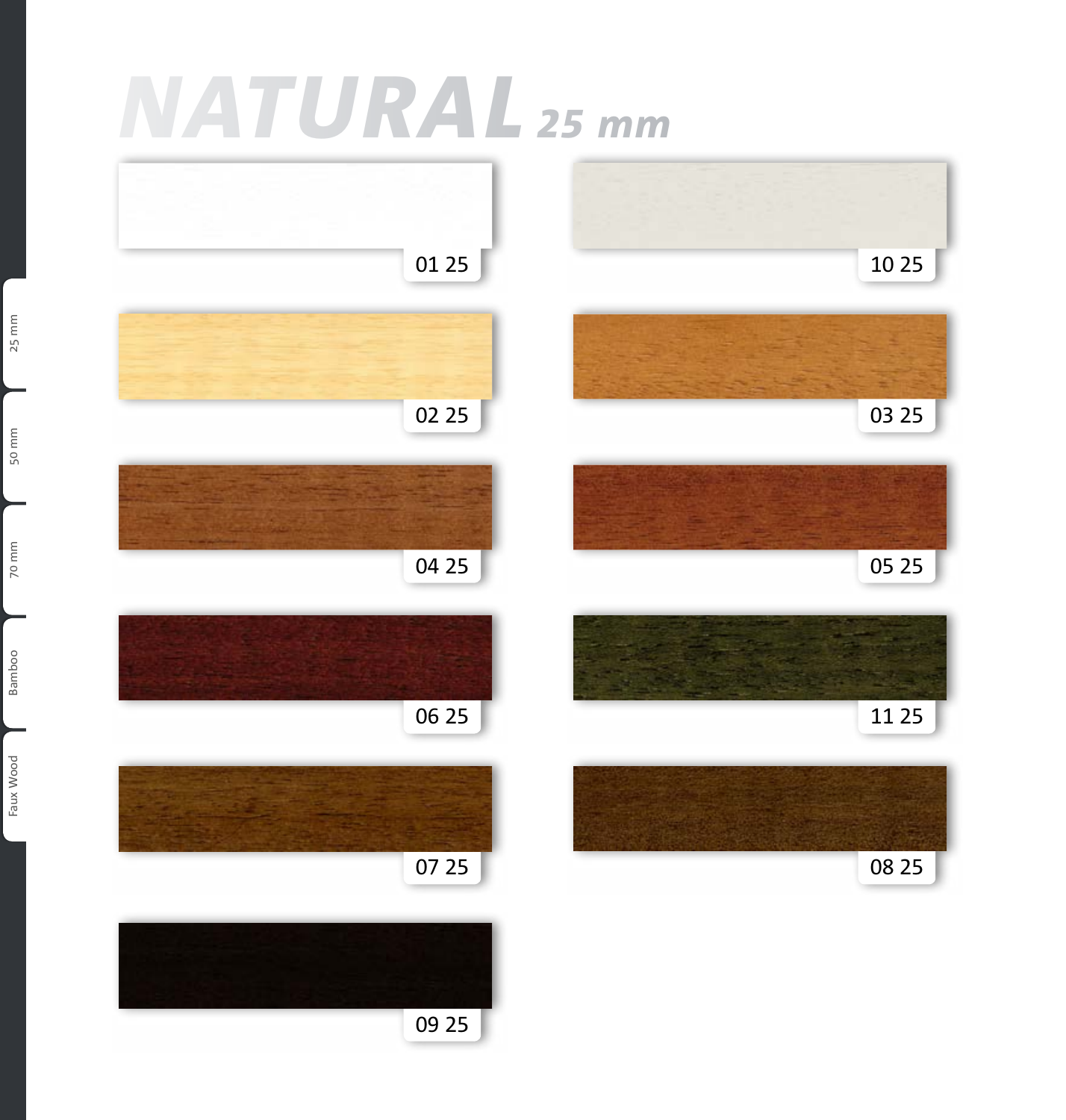#### *MODERN 25 mm*

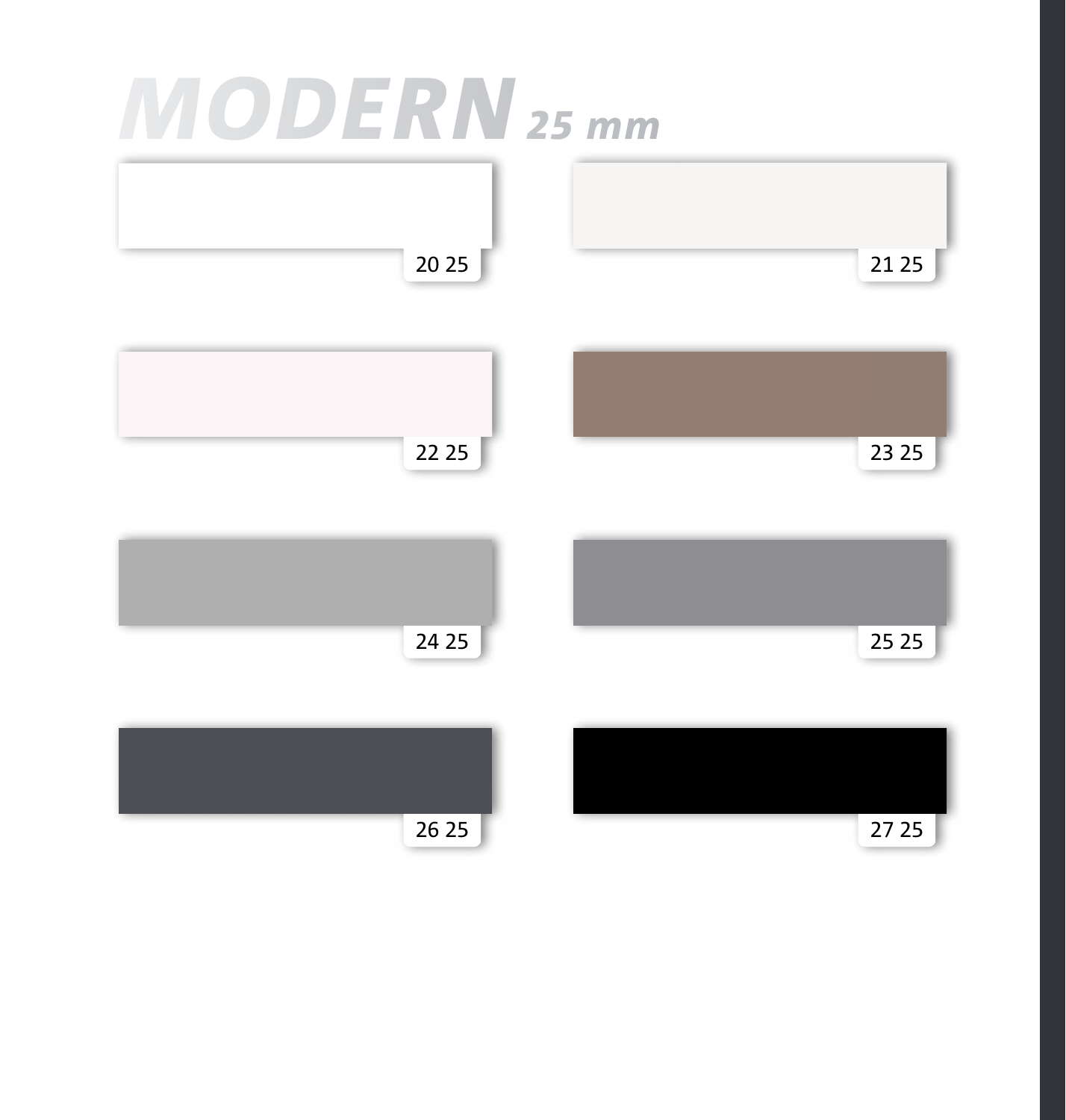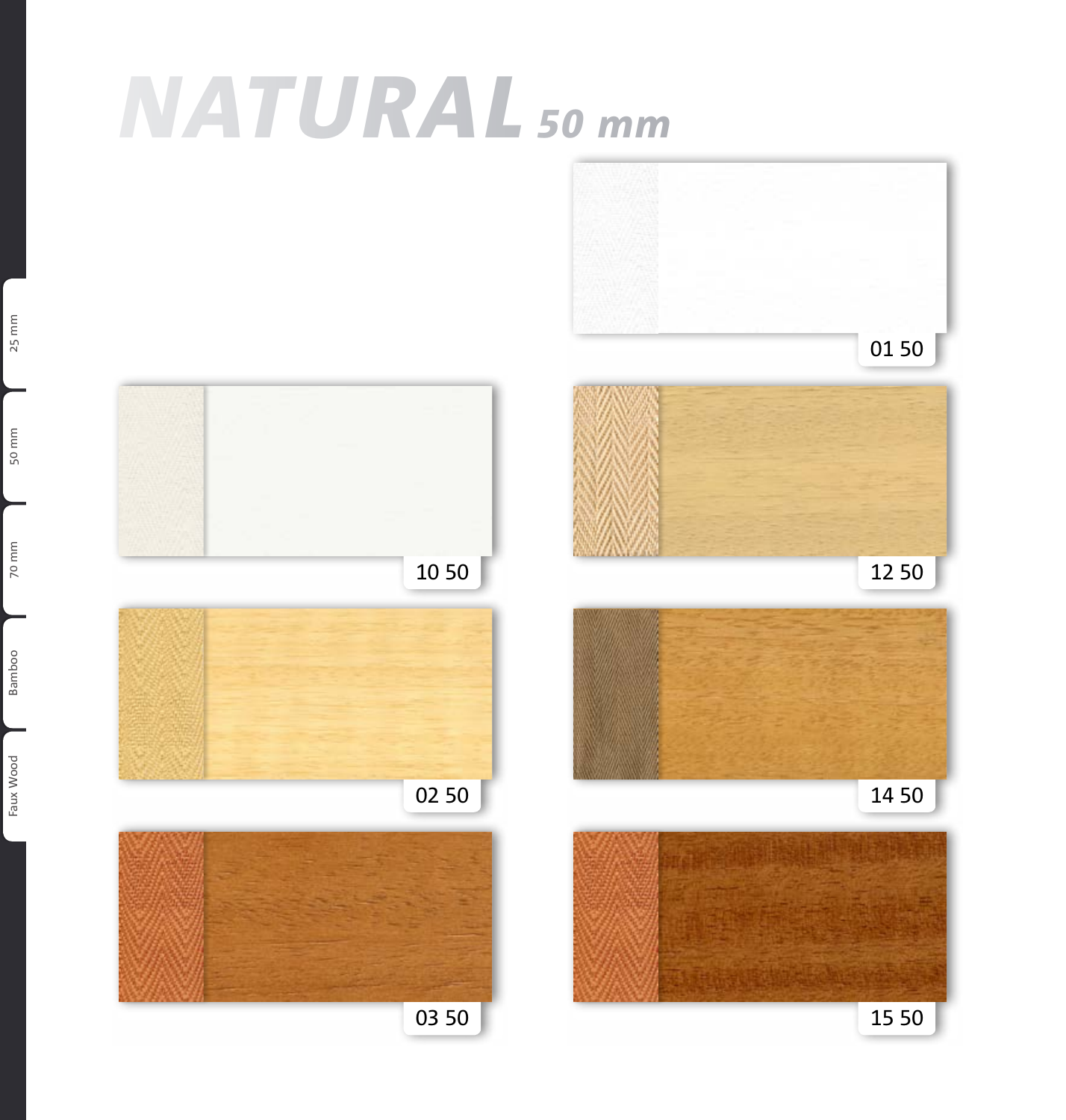















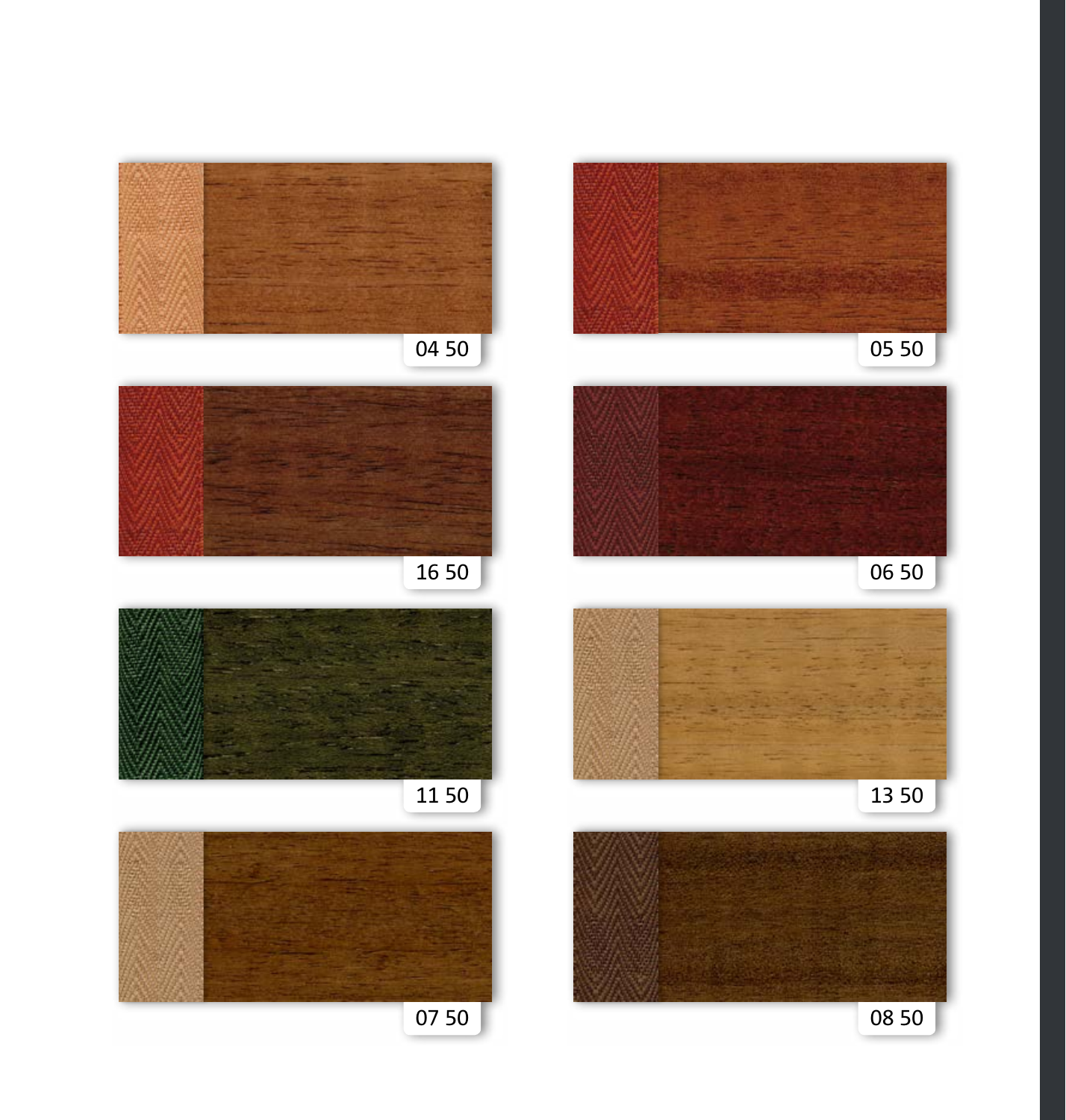# *NATURAL 50 mm*



 $25$  mm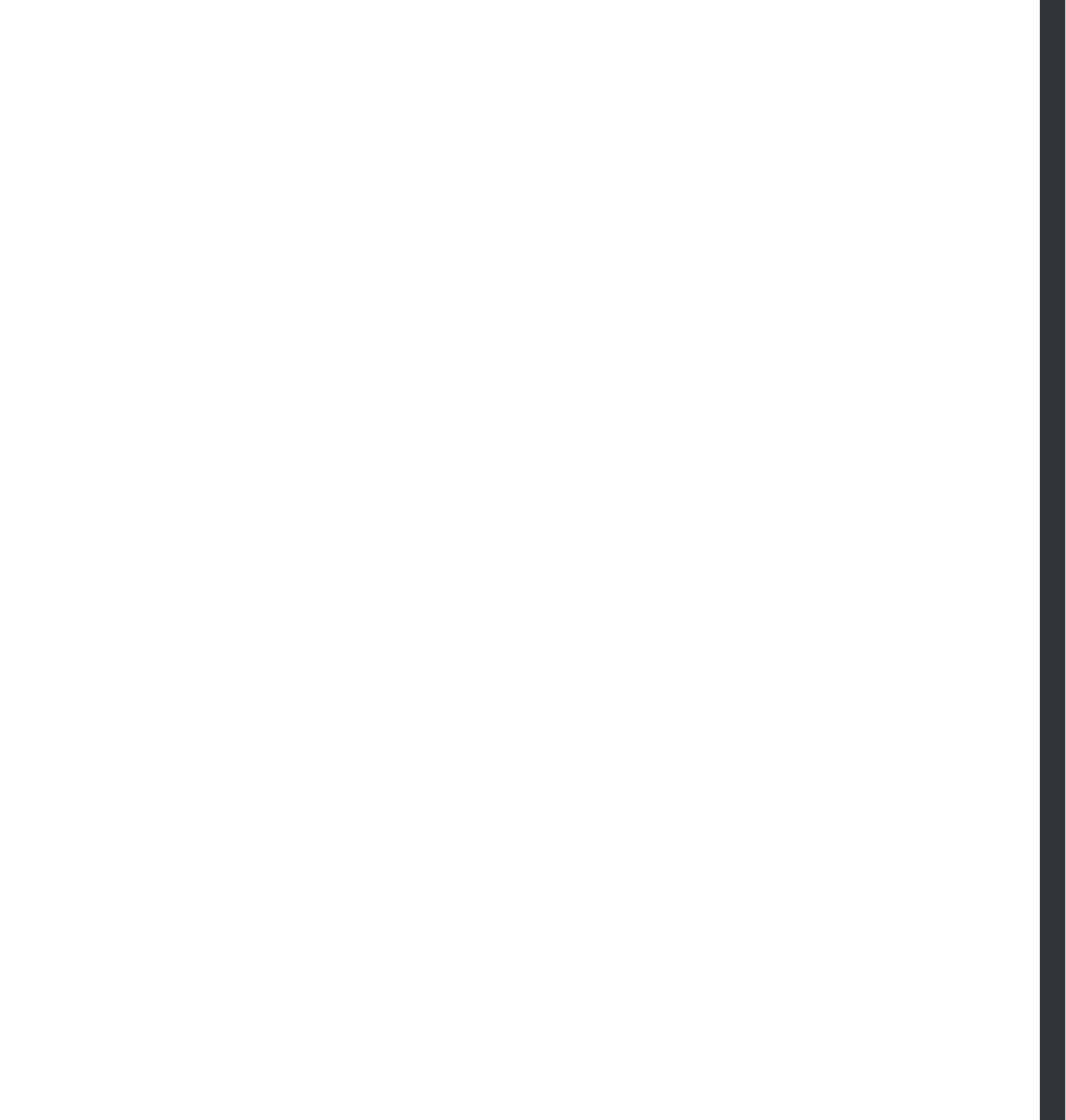## *MODERN 50 mm*



Faux Wood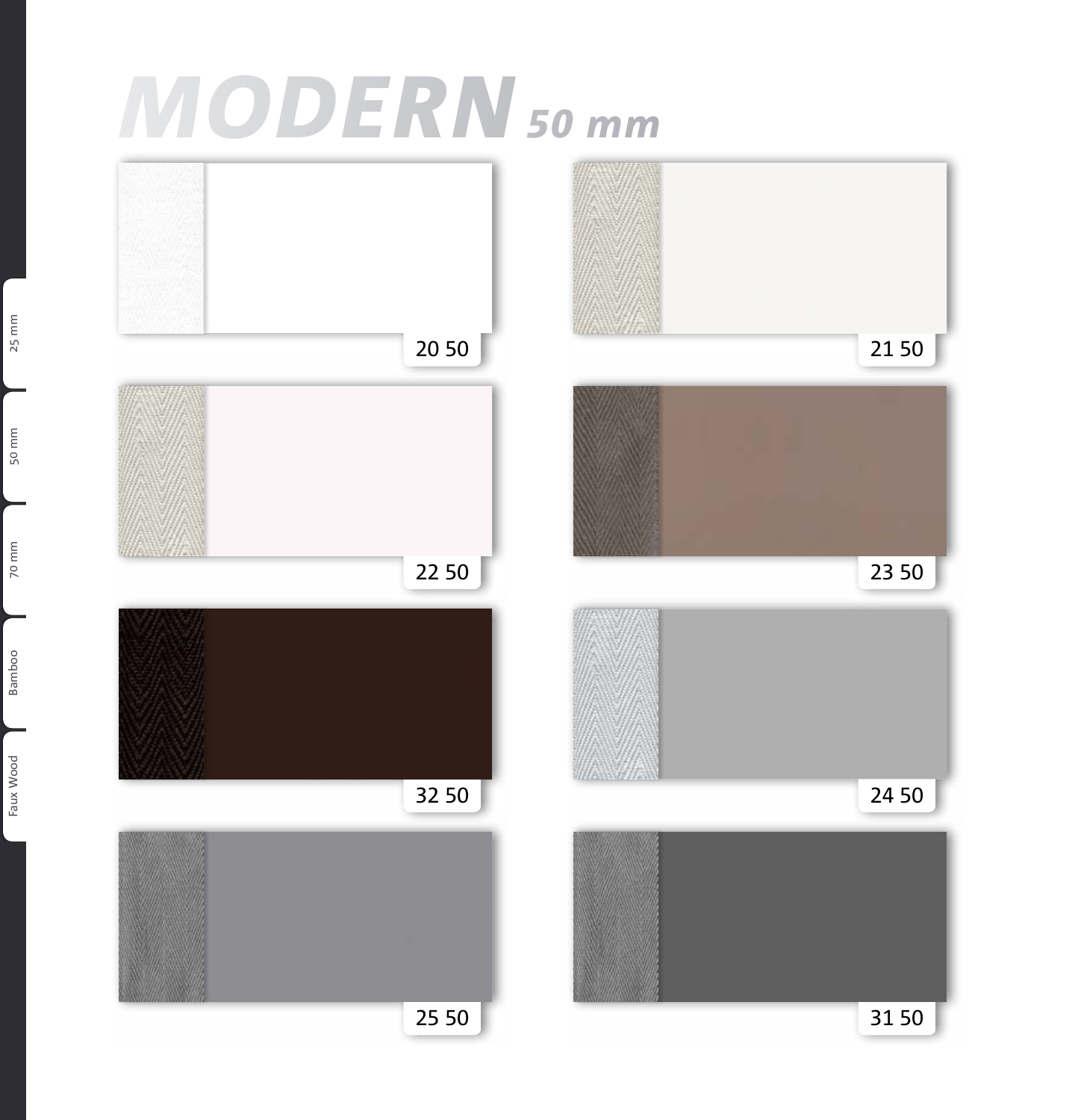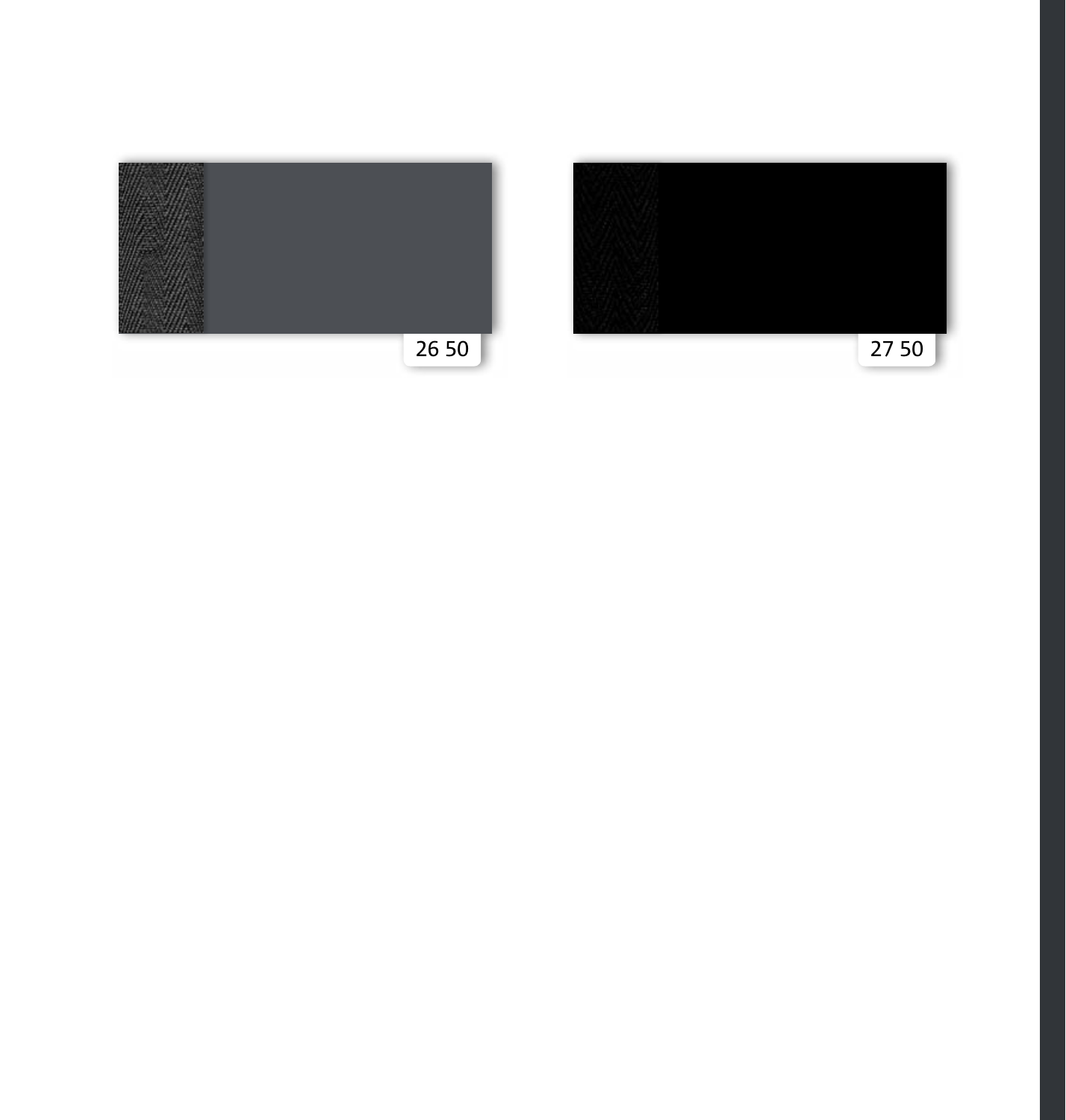# *UNIQUE 50 mm*





45 50 46 50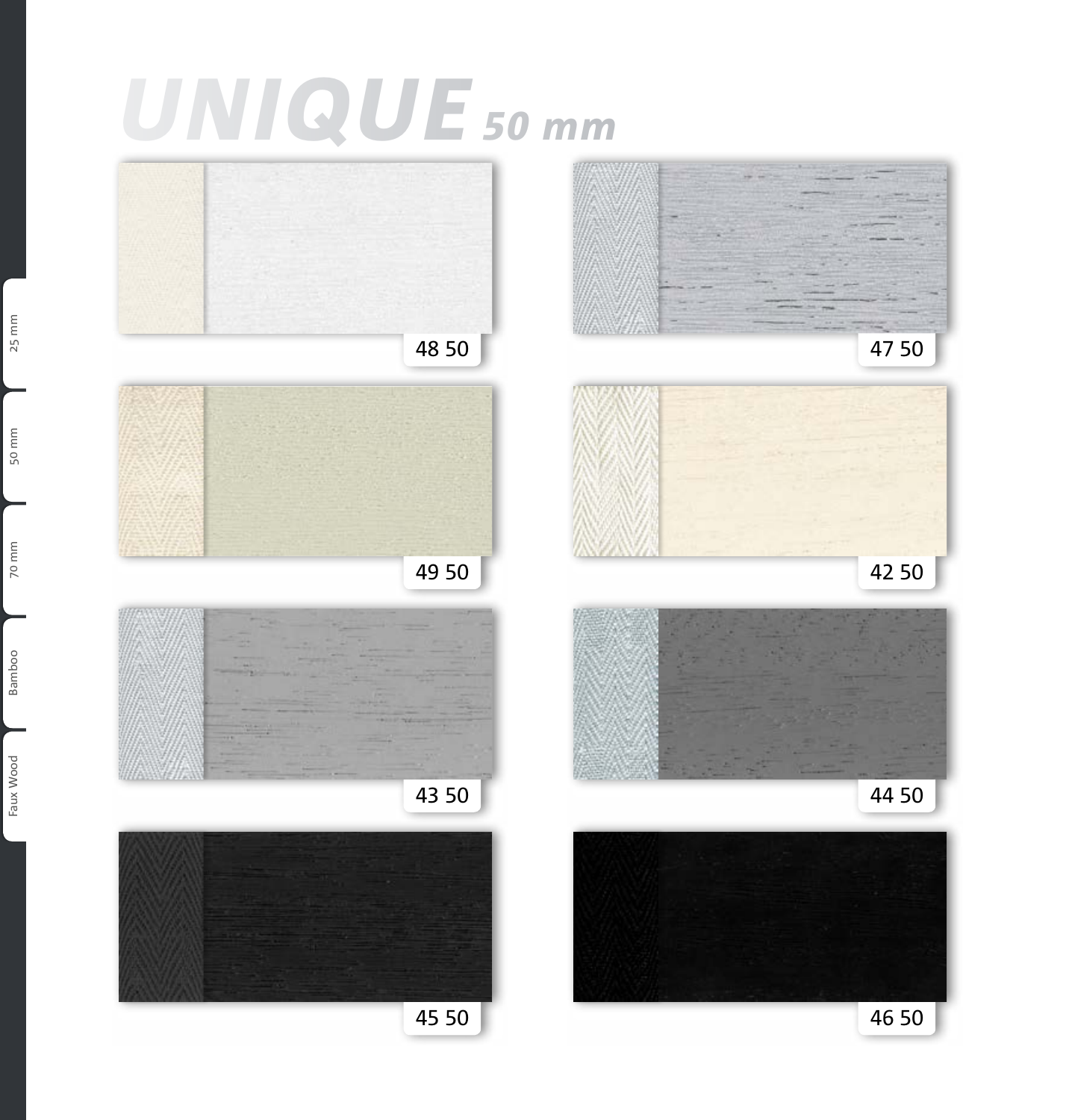### *ASHEN 50 mm*



63 50







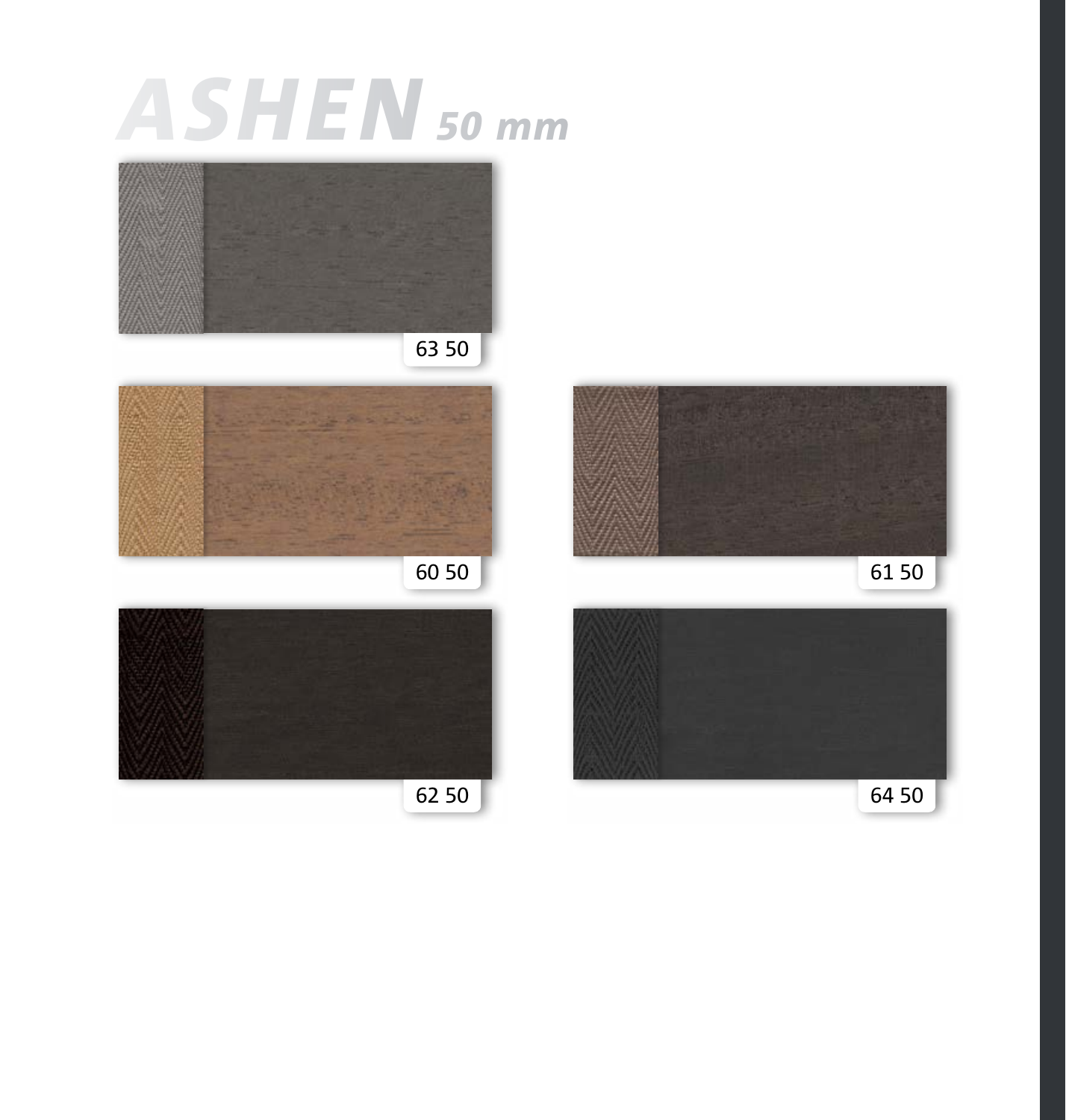### <span id="page-11-0"></span>*NATURAL 70 mm*



Faux Wood [Bamboo](#page-13-0) 70 mm 50 mm [25 mm](#page-1-0) 70 mm

 $25$  mm

50 mm

Bamboo Faux Wood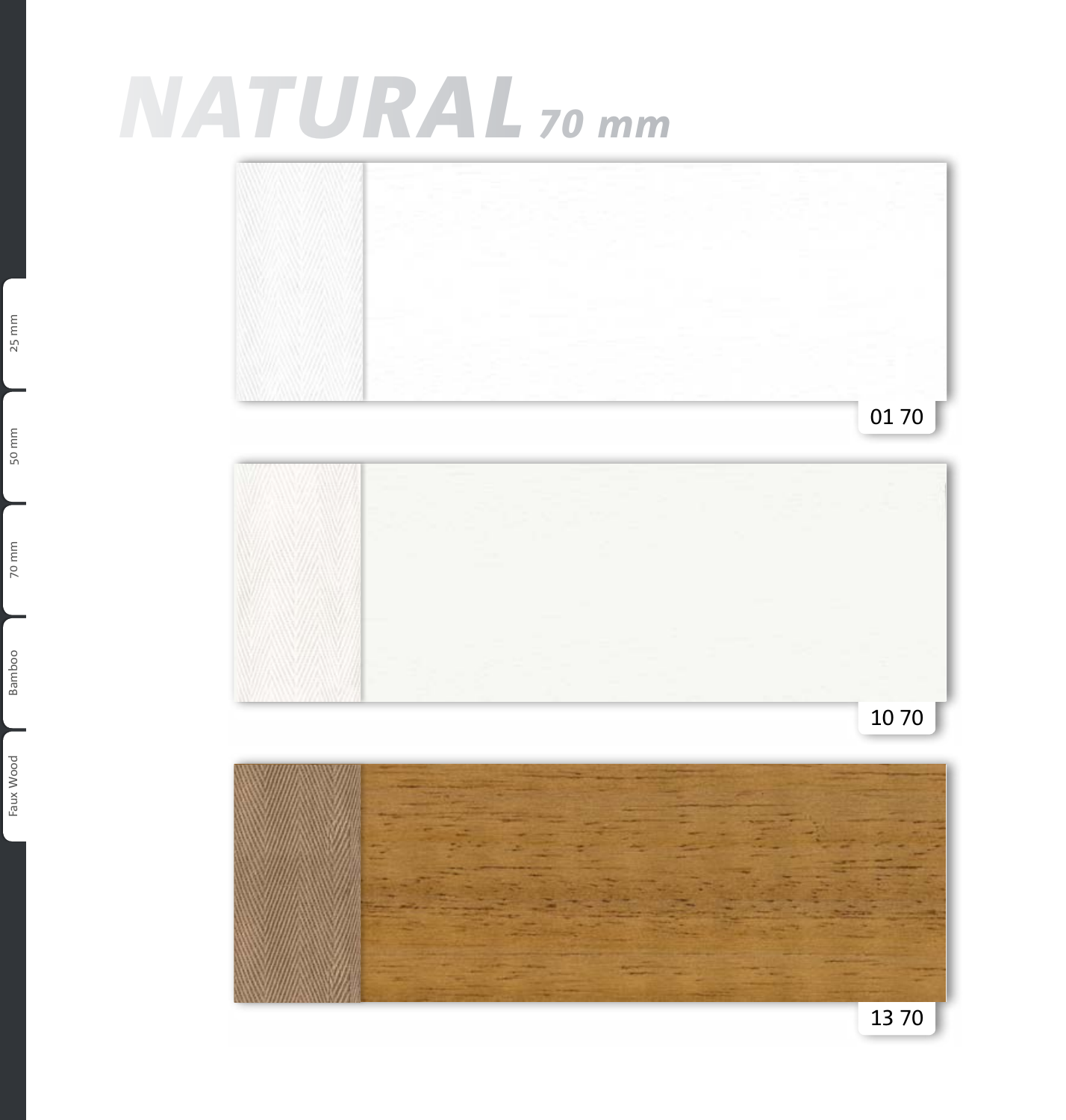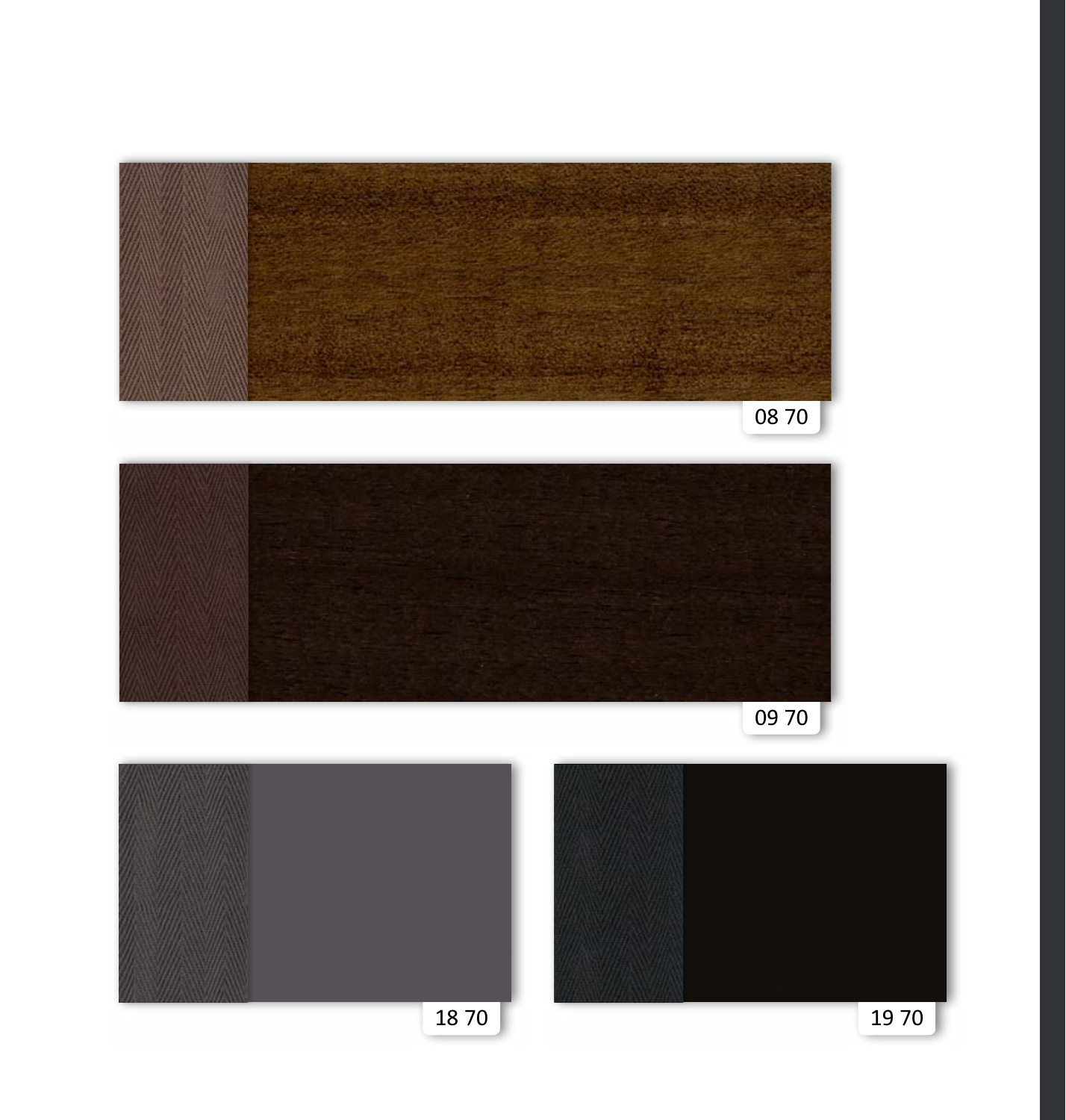# <span id="page-13-0"></span>*BAMBOO 50 mm*

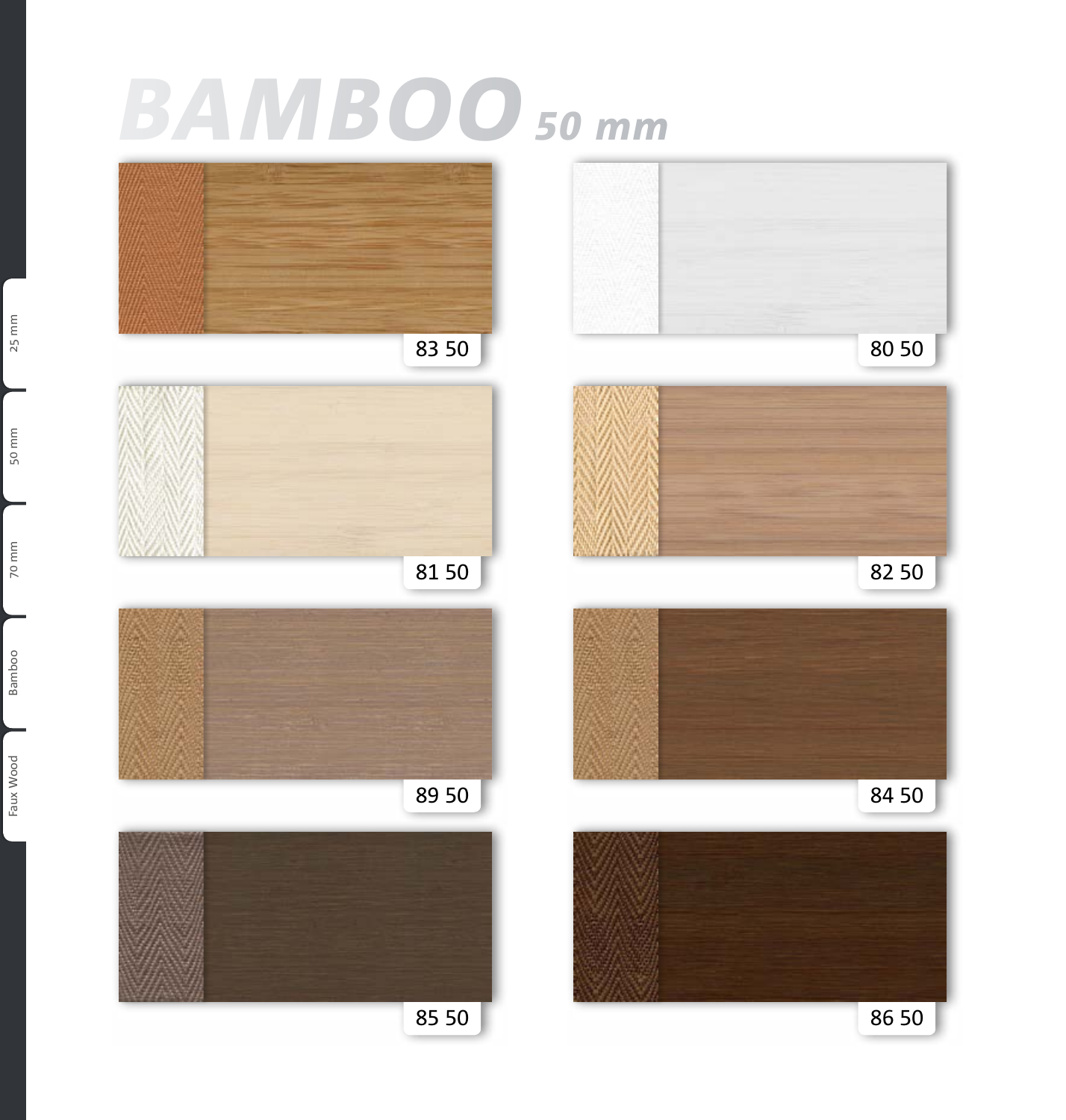

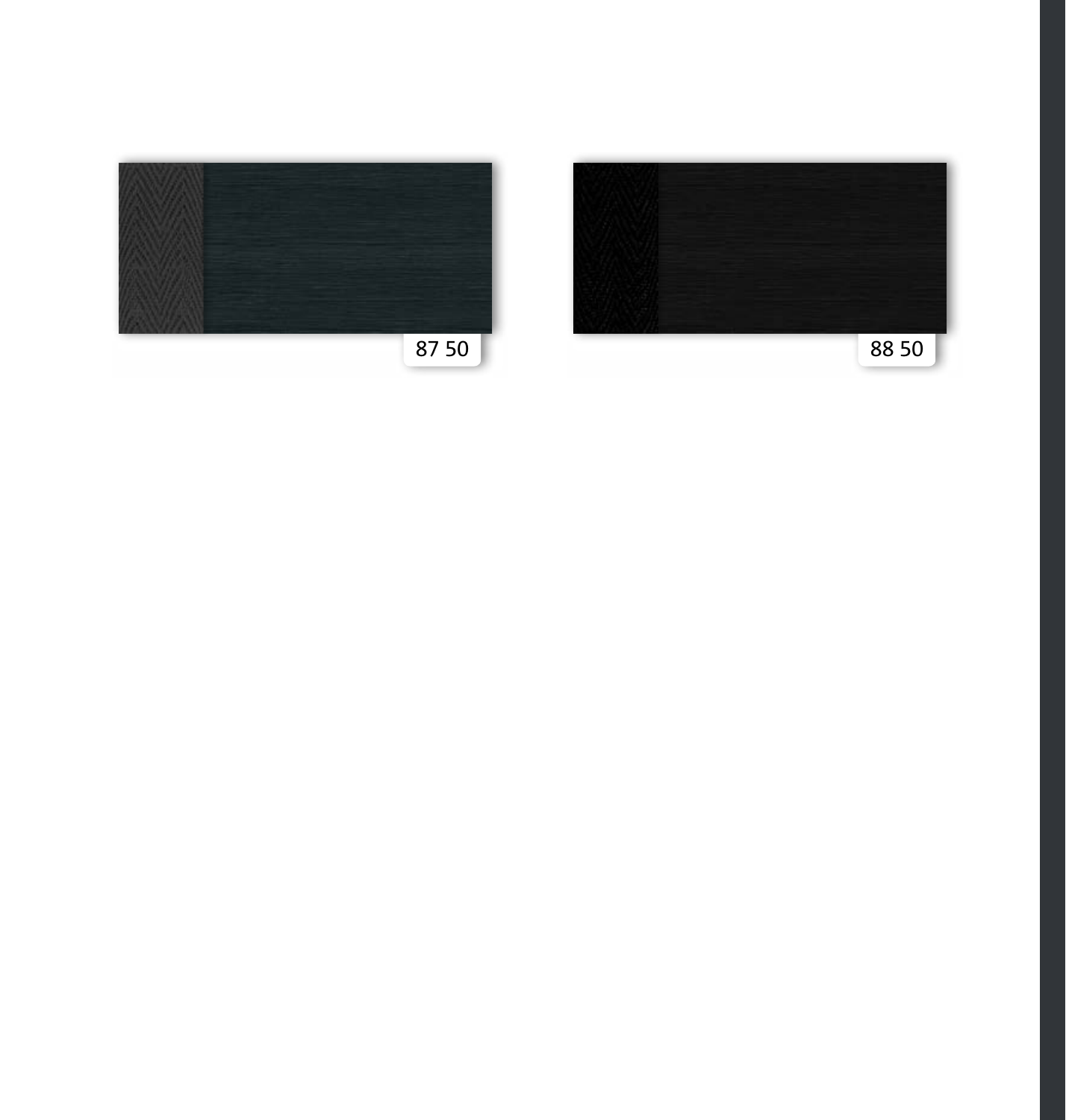